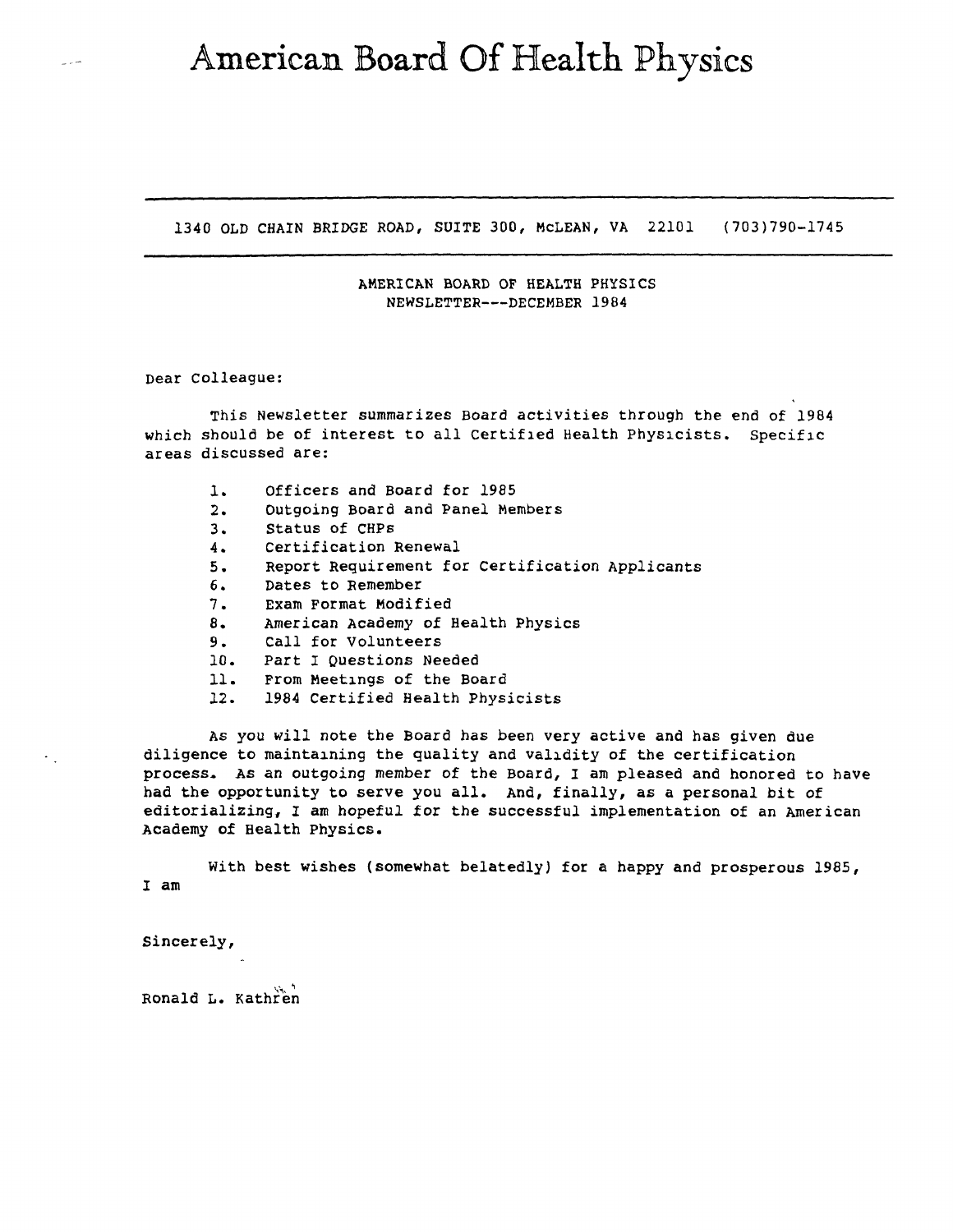#### 1. Officers and Board for 1985.

The constitution of the Board for 1985 will be: Chairman: Lester A. Slaback, Jr. Vice Chairman: William R. Casey Secretary-Treasurer: R. Jerry Everett Parliamentarian: Kenneth R. Kase Board Members: Frazier Bronson Howard Dickson Robert Quillin Joseph Sayeg Board member Joe Sayeg will serve as coordinator and liaison with Professional Examination Service.

~ <sup>\*</sup> . https://www.<br>..... - 75 \* 75 <del>%</del> ...... ~~~<br>~~~

Panel Chairs for 1985 are: Comprehensive Panel of Examiners: Larry A. Cross, Chairman Dale B. Denham, Vice Chairman Power Reactor Panel of Examiners: Thomas o. Meek, Chairman Dennis Quinn, Vice Chairman Continuing Education Panel: Robert M. Heublein, Jr., Chairman

#### 2. Farewell and Thanks to Outgoina Board and Panel Members.

At its October meeting, the Board, by acclamation, voted to commend and thank all the outgoing Board and Panel members for a job well done. Those included are two outgoing ABHP members, Chairman Neil Gaeta and Secretary-Treasurer Ron Kathren; Comprehensive Panel of Examiners Chairman Carl Distenfeld and Panel Members Bill Carlton and Dave Steidley; Continuing Education Panel Chairman Bernie Schleien; Power Reactor Panel Members Ed Scalsky and Harvey Story, and last but by no means least, outgoing Power Reactor Panel of Examiners Chairman John Kelly who will continue as a Panel Member for another year.

 $\mathbf{w}$   $\mathcal{M}$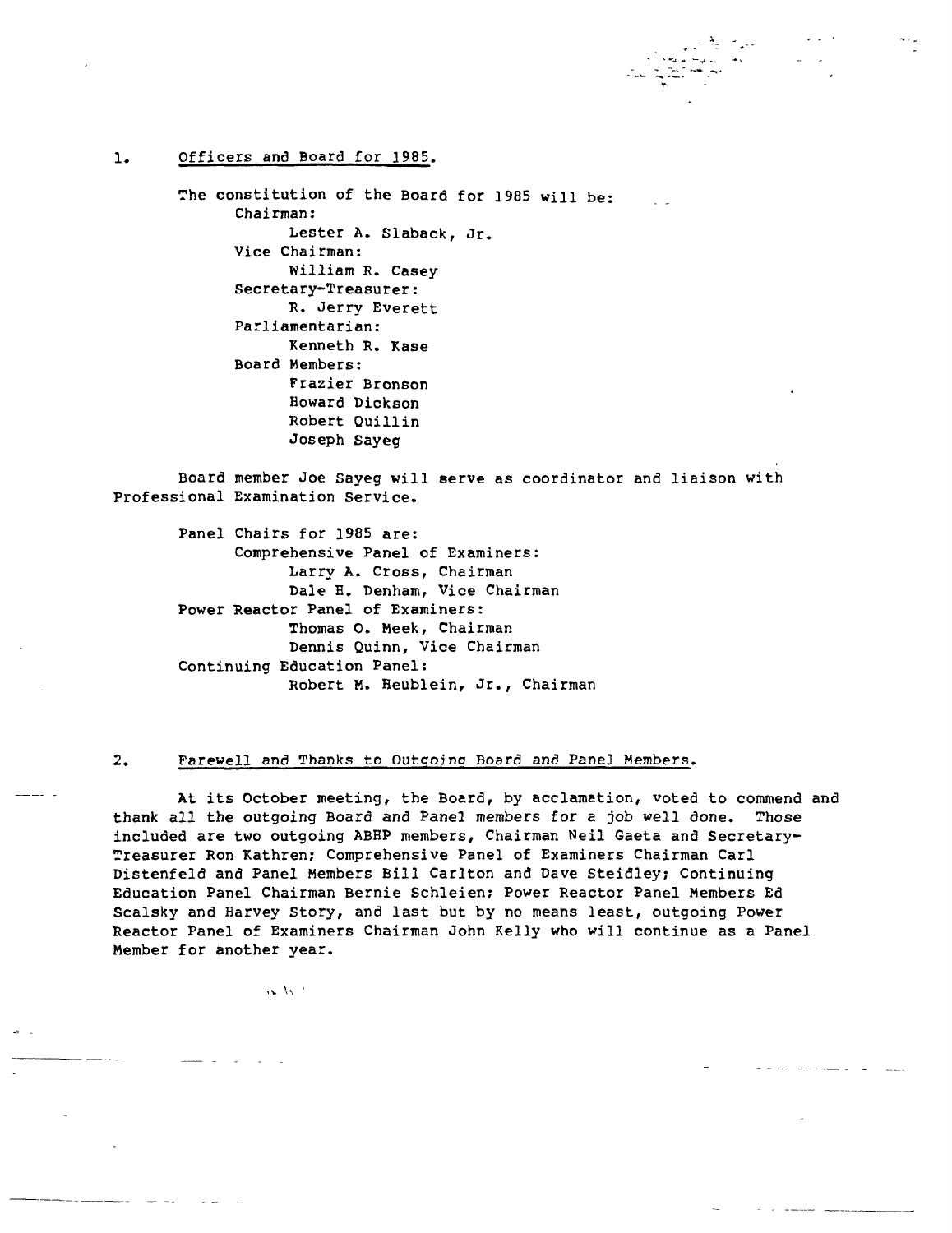## 3. Active and Inactive CHPs.

To remain an Active Diplomate of the ABHP requires continuing activity on the part of the CHP in terms of accumulating the appropriate number of continuing Education credits, making formal application, and meeting the financial obligations. Diplomates retired from active practice can be granted Emeritus status by appropriate application and payment of a reduced fee. Active and Emeritus CHPs are listed on the official roster which is published in the Health Physics Society Membership Handbook.

As of October 1984, the membership status was:

```
581 Active CHPs 
      539 Active Comprehensive 
       22 Active Power Reactor 
       20 Active Dual 
 23 Emeritus 
 19 Inactive by choice 
185 Inactive by inaction
```
*r* 'j' \ I f) Fully three-fourths of the CHPs value their certification sufficiently *to* meet the requirements for active certification. Of the remainder, most have become inactive by failure to respond. It may well be that many of these inactive diplomates will want to reinstate themselves to *active* status in the coming year, but are unaware that they may be able *to* do so. Since inactive CHPs do not receive the Newsletter (wonderful tome that it is), active CHPs can help by getting the message out. Questions as to specific cases can be resolved by contacting the Executive Secretary's Office.

# 4. Certification Renewal.

For most CHPs on the active list, 1985 is the year in which active status as a CHP expires. Renewal is granted for a period of four years, and requires completion of 16 Continuing Education Credits and payment of the renewal fee, currently \$25 per year or \$100 for the entire four-year period. Notices and appropriate forms will be sent out shortly to those whose active status expires at the end of 1985. Lists of approved courses can be obtained from the Executive Secretary's Office or at the ABHP Booth at the Eealth Physics Society's Annual Meeting. Remember that in addition to attendance at BPS Meetings, attendance at ANS, AAPM, NCRP, SNM and RRS annual meetings qualifies for Continuing Education Credits, as mentioned in the Spring 1984 Newsletter, at the rate of 1 credit per day of attendance, to a maximum of 3 credits for any one meeting. Credit is also granted for preparation and teaching of graduate or professional level courses in health physics at the rate of 1 CEC per 8 classroom hours, with as <sup>a</sup>general rule, such credit being granted only once in any four year period for any specific course.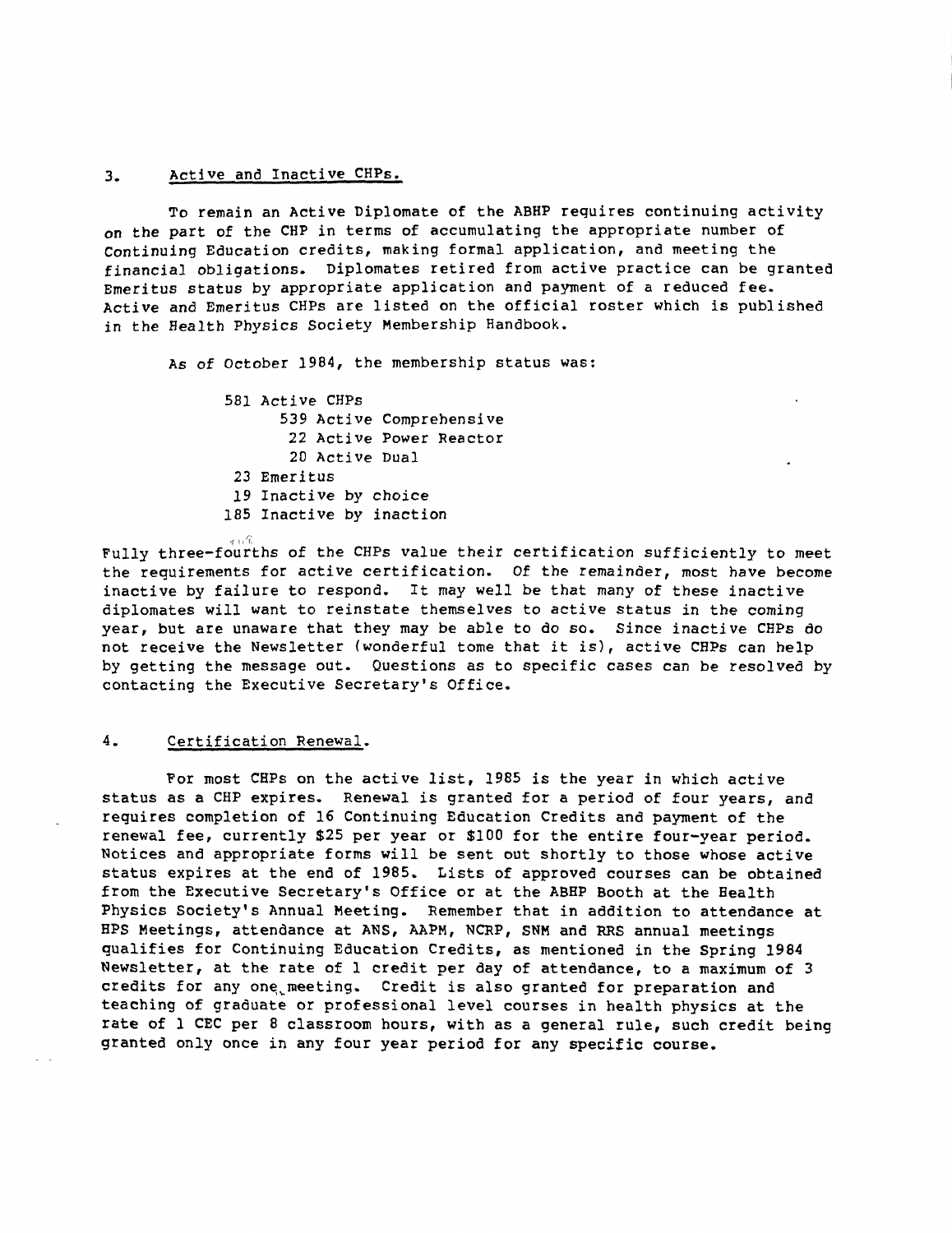#### 5. Report Requirement for Certification Applicants.

Numerous questions have been received on the requirement that became effective July 1, 1984, whereby new applicants for certification must submit a written document along with their application. This document need not be an article published in HEALTH PHYSICS or some other refereed journal, nor a research article or even a formally published document or report; any written document authored by the applicant that reflects a professional health physics effort will suffice. Thus, appropriate informal internal memos, hazards evaluations, shielding calculations, and the like might well prove satisfactory, assuming they meet the test of demonstrating professional level judgement or application of non-regulatory radiation protection guidance. Details are provided in the ABHP Prospectus.

#### 6. Some Dates to Remember.

To minimize conflicts with the Memorial Day Holiday, the Board has scheduled the following dates for the 1985 examinations and its next meeting:

 $\mathbf{v}$  .

Board Meeting: Monday, May 27 .Written Examinations: Friday, May 31 Oral Examinations: Saturday and Sunday, May 25-26

The meeting and the examinations will be held in Chicago during the Annual Meeting of the Health Physics Society. As always, CHPs are welcome to attend the ABHP Meeting and to submit proposals (in writing before the meeting) for the attention of the Board.

### 7. Exam Format Modified.

 $\sim 10^{10}$ 

The American Board of Health Physics announces that the format of the Part II exam for both the comprehensive and the power reactor certification has been modified for the 1985 exam. ln the first section of each exam, there will be six questions on broad fundamental topics of health physics. Both exams will contain the same six questions.  $\Delta 11$  candidates must answer these questions. The topic areas that these questions will examine are: personnel dosimetry (can include internal and external dosimetry), shielding (can include activation), measurements (can include instrumentation), and biological effects of radiation (can include risk). These questions will be selected so that each can be read and answered in a period of 10-15 minutes. Each question will be worth five points.

The second section of the comprehensive Part II exam will contain seven essay/calculational problems. The candidate may select any four of the seven questions. One question may be provided for each of the following specialty areas: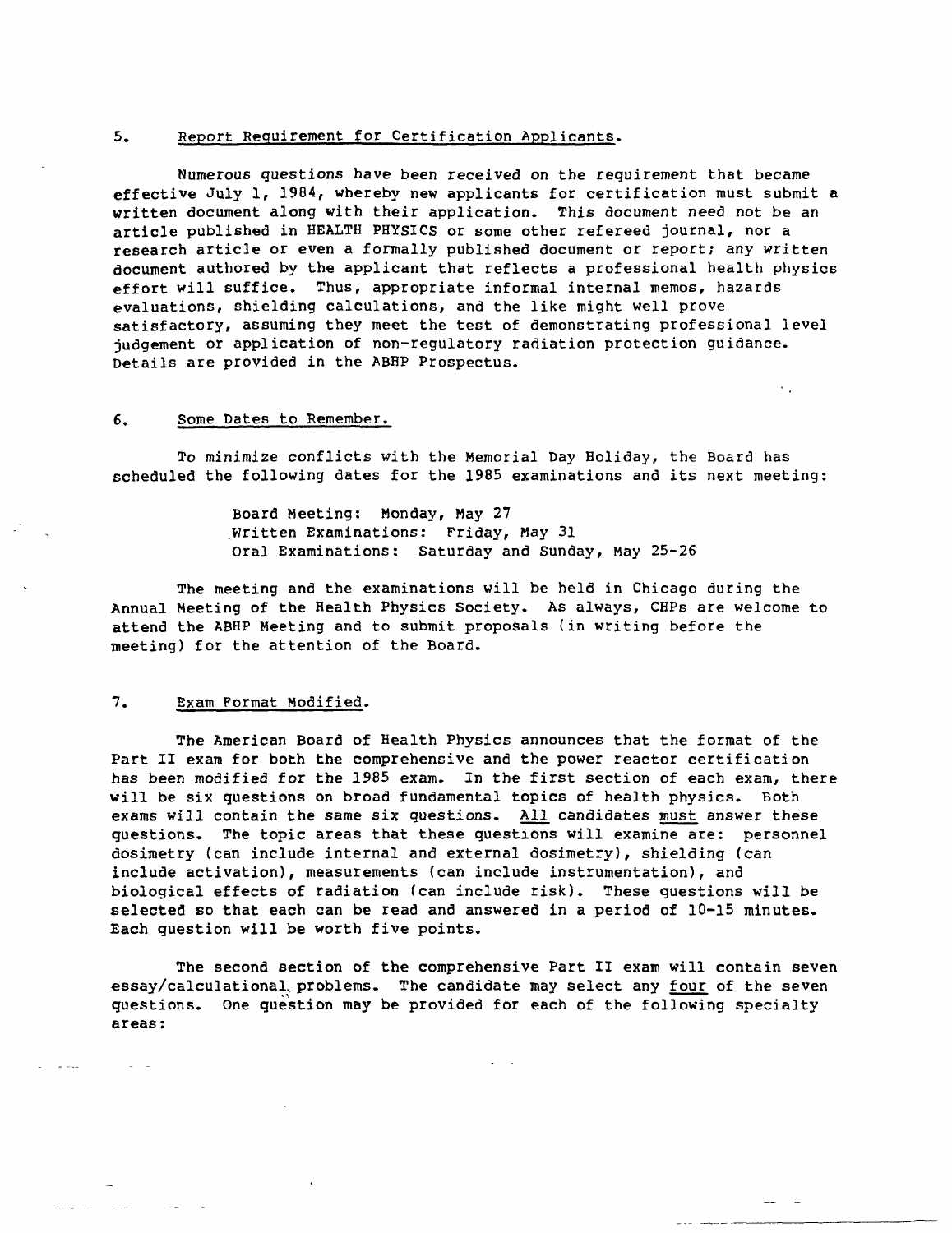Accelerators Environmental Fuel Cycle (mining, milling, fuel fabrication and fuel reprocessing) Medical  $\mathcal{C}^{\mathrm{W1}}$ Power Reactors University General (can include non-ionizing, emergency response, waste disposal, meteorology, standards and regulations, and topical subjects)

Each question from a specialty area will be designed such that a candidate who is experienced and capable in that area should have no difficulty answering it. However, all questions will be kept general enough so that a person without detailed experience in an area, but who has studied that area, could answer it. Each question will be designed to be read and answered in 30 minutes and will be worth 10 points.

The second section of the power reactor Part II exam will contain six essay/calculational problems. The candidate may select any four of the six questions. These questions are specific to power reactors and generally require detailed knowledge of power reactor health physics. Each of the long questions is worth 10 points and is designed to require about 30 minutes to read and answer.

Subjects which may be covered in this section of the Power Reactor Part II exam are:

Technical Administration Professional Judgement Design Review Plant Systems **ALARA**  Radioactive Material Control Radwaste Management Emergency Planning Procedures Training Regulations & Standards Medical-Legal Aspects Guides & Limits Shielding Radiation Measurement

Air Sampling Protective Clothing & Equipment Respiratory Protection-Instrument Selection, Operation & Calibration (includes survey, effluent monitors & counting room instruments) Decontamination Personnel Dosimetry Bioassay & Uptake Analysis In-Plant Dose Assessment Environmental Off-Site Dose Projection Transportation Current Topics Contamination Control

 $\mathcal{O}(\mathcal{A})$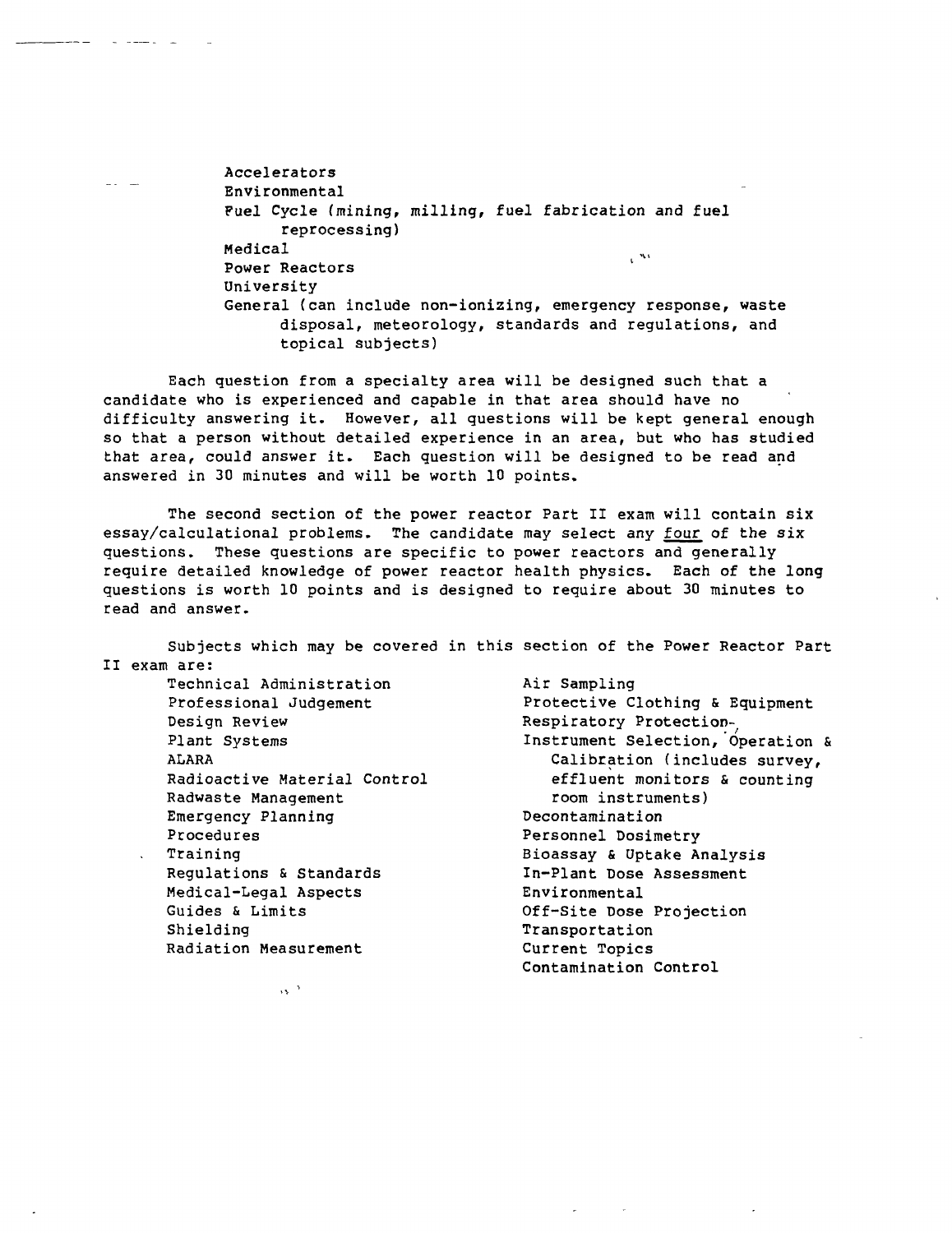# 8. American Academy of Health Physics.

Considerable progress towards an American Academy of Health Physics which would provide CHPs with a forum for their views on the operations of the ABHP certification process has been made. In June 1984, the ABHP forma)ly received the report of the ad hoc committee on the formation of an American Academy of Health Physics (AAHP) which had been formed in June 1982 at the Las Vegas meeting under the chairmanship of Jack Selby. To refine the draft Academy Bylaws proposed by the ad hoc committee and to organize and carry through all the procedures necessary to bring the Academy into existence, a new committee was formally established by the Board. Because approval of the HPS as well as the ABHP is necessary for the forrnaton of the Academy (this is a legal requirement imposed by the existing ABHP Bylaws, which currently require that changes to the Bylaws be approved by the HPS), the Board invited the Board of Directors of the Health Physics Society to nominate two members to this committee to help smooth the approval through the HPS. Committee members are Bob Casey, Roger Cloutier, Bryce Rich, Jack Selby, and Les Slaback.

The general plan is for the organization of the Academy and the relationship between it and the ABHP to be defined; completion of the preparation of the Academy Bylaws; establishment of transition and startup procedures; obtain provisional approval of the ABHP and BPS and a vote of the active CHPs: secure final approval by the ABHP and BPS; initial election and membership offering; and the establishment of the Academy. Hopefully, all this will happen no later than January 1986.

The new committee has been working diligently on the proposed Bylaws to simplify the purpose of the Academy, its organization and election processes, and its relationship to the ABHP with the intent that once formed, the Academy can evolve in accordance with the desires of the members. The committee hopes to get specific details of the proposal for the Academy out for a vote in the spring of 1985.

 $\cdot$ 

# 9. Call for Volunteers.

The backbone of the examination process are the two Panels of Examiners -- one for the Comprehensive Exam and the other for the Power Reactor specialty. These two volunteer groups are responsible for preparation and grading of Part II questions and for the administration of the examination as a whole. CHPs who would like to serve on either Panel should contact one of the following Panel Chairmen:

Comprehensive Panel: Larry A. Cross 376 Redstone Drive Cheshire, CT 06410 203-677-7715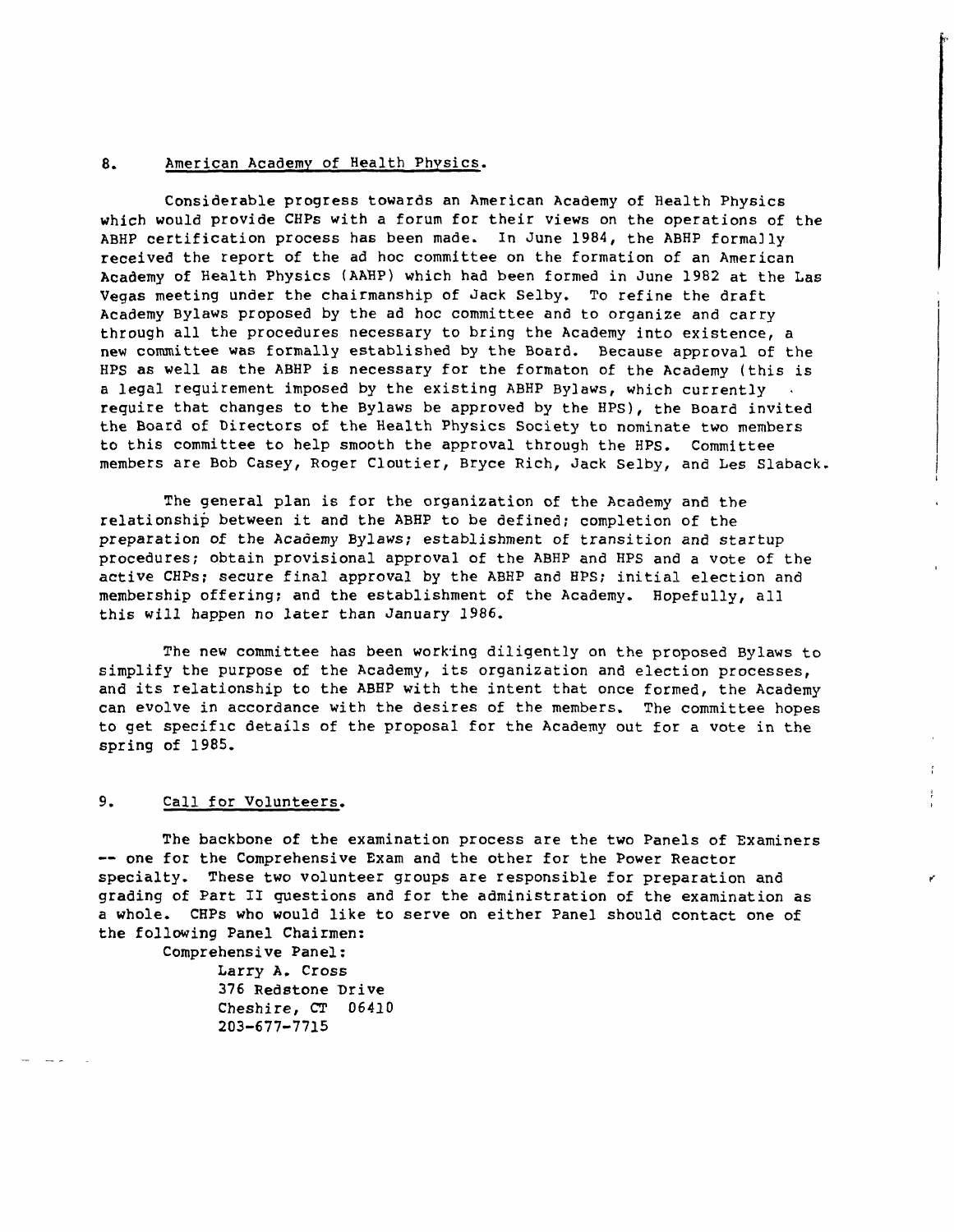Power Reactor Panel: Thomas o. Meek Portland General Electric Company Trojan Nuclear Plant P.O. **Box 439**  Rainier, OR 97048 503-556-3713

Similarly, the certification renewal process greatly depends upon the Continuing Education Panel. CHPs who would like to serve on this panel should contact:

 $\mathbb{R}^{N \times N}$ 

 $\mathcal{L}$ 

Robert Heublein Institute of Nuclear Power Operations 1100 Circle 75 Parkway Suite 1500 Atlanta, GA 30339 404-953-3600

The main point of emphasis here is that 'serve' means 'work'. These panel members carry <sup>a</sup>heavy load with little recognition, but the certification and renewal process could not exist without these panels. Those who would like to be involved are strongly urged to contact one of those listed above or send a note to the Secretariat Office.

# 10. Part I Questions Needed.

Part I of the certification examination consists of 150 multiple choice questions on basic fundamentals of health physics, and is taken by all who strive for certification. To ensure that sufficient questions are available to avoid too frequent repetition, more questions are needed. Here!s your chance to make a real contribution; dash off a half dozen or so questions and send them in to the Board or the Panel Chairmen: questions should be of the multiple choice type with five selections, only one of which is correct. All questions will undergo a rigid screening and evaluation procedure before being adopted, but the raw material is badly needed both to ensure the validity and updating of the test as well as to save costs. Questions, please.

#### 11. From Meetings of the Board.

A new ABHP Prospectus has been published, and it really looks great. If you haven't seen it and would like a copy, contact the Executive secretary's Office. Copies will be available at the HPS Annual Meeting also.

After careful consideration of a recommendation of the Power Reactor Panel of Examiners to eliminate the waiver of the Power Reactor Exam for CHPs holding comprehensive certification, the Board voted to continue the waiver and requested the Panel suggest criteria for candidates seeking the waiver.